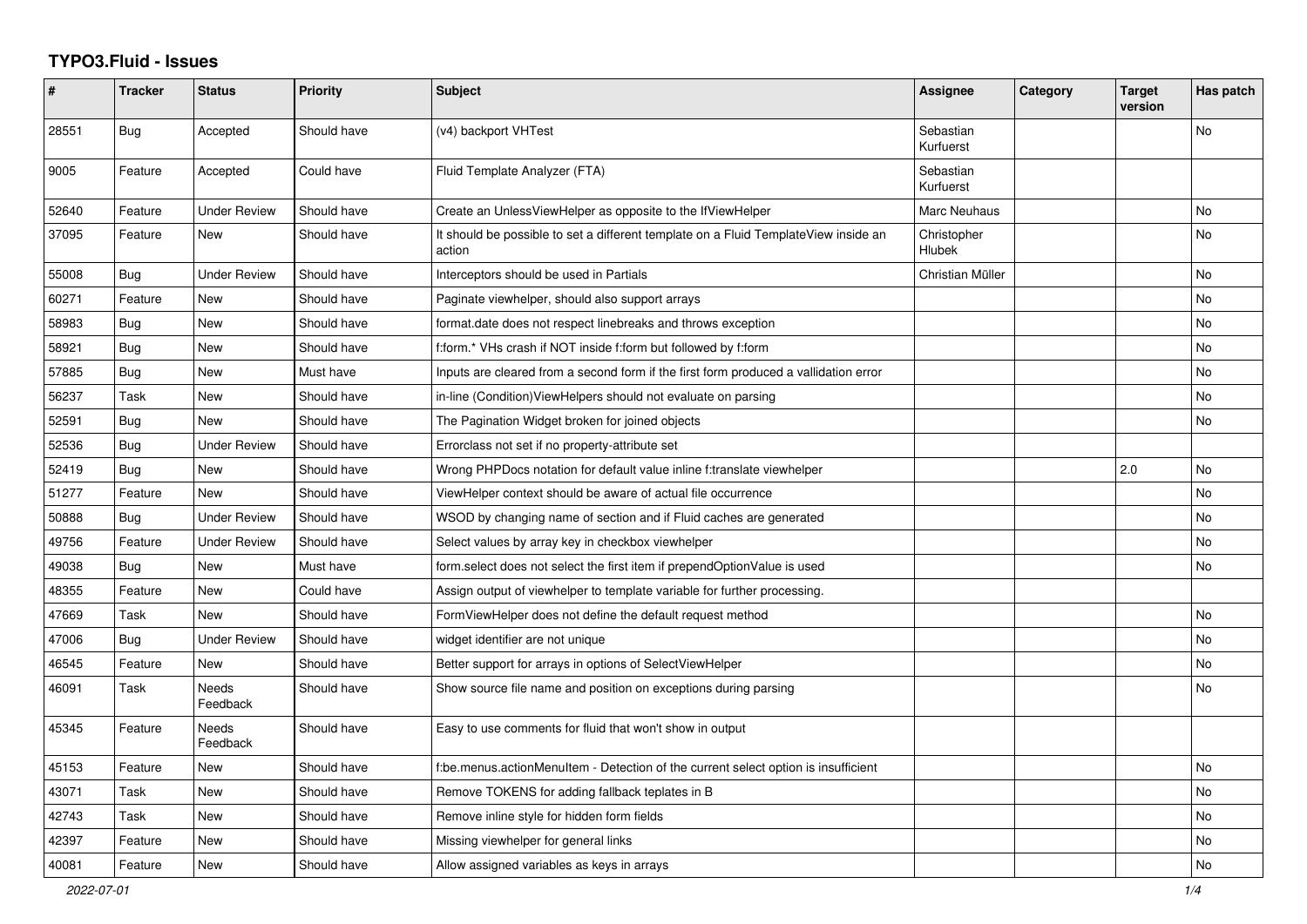| ∦     | <b>Tracker</b> | <b>Status</b>            | <b>Priority</b> | Subject                                                                                                     | <b>Assignee</b>        | Category | <b>Target</b><br>version | Has patch |
|-------|----------------|--------------------------|-----------------|-------------------------------------------------------------------------------------------------------------|------------------------|----------|--------------------------|-----------|
| 38130 | Feature        | New                      | Should have     | Checkboxes and multiple select fields should have an assignable default value                               |                        |          |                          | No        |
| 36559 | Feature        | New                      | Could have      | New widget progress bar                                                                                     |                        |          |                          | Yes       |
| 33215 | Feature        | New                      | Should have     | RFC: Dynamic values in ObjectAccess paths                                                                   |                        |          |                          | No        |
| 28554 | Bug            | New                      | Should have     | (v4) implement feature flag to disable caching                                                              |                        |          |                          | No        |
| 28553 | Bug            | New                      | Should have     | improve XHProf test setup                                                                                   |                        |          |                          | No        |
| 28552 | Bug            | New                      | Should have     | (v5) write ViewHelper test for compiled run; adjust functional test to do two passes<br>(uncached & cached) |                        |          |                          | No        |
| 28550 | <b>Bug</b>     | New                      | Should have     | (v4) make widgets cacheable, i.e. not implement childnodeaccess interface                                   |                        |          |                          | No        |
| 28549 | Bug            | <b>New</b>               | Should have     | make widgets cacheable, i.e. not implement childnodeaccess interface                                        |                        |          |                          | No        |
| 13045 | <b>Bug</b>     | New                      | Should have     | Entity decode of strings are different between if-conditions and output of variable                         |                        |          |                          |           |
| 9514  | Feature        | New                      | Should have     | Support explicit Array Arguments for ViewHelpers                                                            |                        |          |                          |           |
| 5636  | Task           | Under Review             | Must have       | Form_RadioViewHelper and CheckBoxViewHelper miss check for existing object<br>before it is accessed.        |                        |          |                          | No        |
| 3291  | Feature        | <b>Needs</b><br>Feedback | Should have     | Cacheable viewhelpers                                                                                       |                        |          |                          | No        |
| 33394 | Feature        | Needs<br>Feedback        | Should have     | Logical expression parser for BooleanNode                                                                   | Tobias Liebig          | Core     |                          | No        |
| 33551 | Bug            | New                      | Must have       | View helper values break out of a partial scope                                                             | Sebastian<br>Kurfuerst | Core     |                          | No        |
| 12863 | Bug            | New                      | Should have     | Attributes of a viewhelper can't contain a '-'                                                              | Sebastian<br>Kurfuerst | Core     |                          | No        |
| 51239 | <b>Bug</b>     | <b>Under Review</b>      | Must have       | AbstractViewHelper use incorrect method signature for "\$this->systemLogger->log()"                         | Adrian Föder           | Core     |                          | Yes       |
| 62346 | Feature        | New                      | Could have      | f:comment should have high precende                                                                         |                        | Core     | 3.x                      | No        |
| 46257 | Feature        | <b>Under Review</b>      | Should have     | Add escape sequence support for Fluid                                                                       |                        | Core     |                          | No        |
| 39990 | Bug            | New                      | Should have     | Same form twice in one template: hidden fields for empty values are only rendered<br>once                   |                        | Core     |                          | No        |
| 32035 | Task           | New                      | Should have     | Improve fluid error messages                                                                                |                        | Core     |                          | Yes       |
| 30555 | Feature        | New                      | Could have      | Make TagBuilder more extensible                                                                             |                        | Core     |                          | No        |
| 27607 | Bug            | New                      | Must have       | Make Fluid comparisons work when first element is STRING, second is NULL.                                   |                        | Core     |                          | No        |
| 10472 | Feature        | New                      | Could have      | Fluid Standalone distribution                                                                               |                        | Core     |                          | No        |
| 7608  | Feature        | New                      | Could have      | Configurable shorthand/object accessor delimiters                                                           |                        | Core     |                          | Yes       |
| 4704  | Feature        | New                      | Should have     | Improve parsing exception messages                                                                          |                        | Core     |                          |           |
| 3481  | Bug            | New                      | Should have     | Use ViewHelperVariableContainer in PostParseFacet                                                           |                        | Core     |                          | No        |
| 1907  | Feature        | New                      | Could have      | Default values for view helpers based on context                                                            |                        | Core     |                          |           |
| 60181 | Feature        | New                      | Could have      | Caching mechanism for Fluid Views/Templates                                                                 |                        | View     |                          | No        |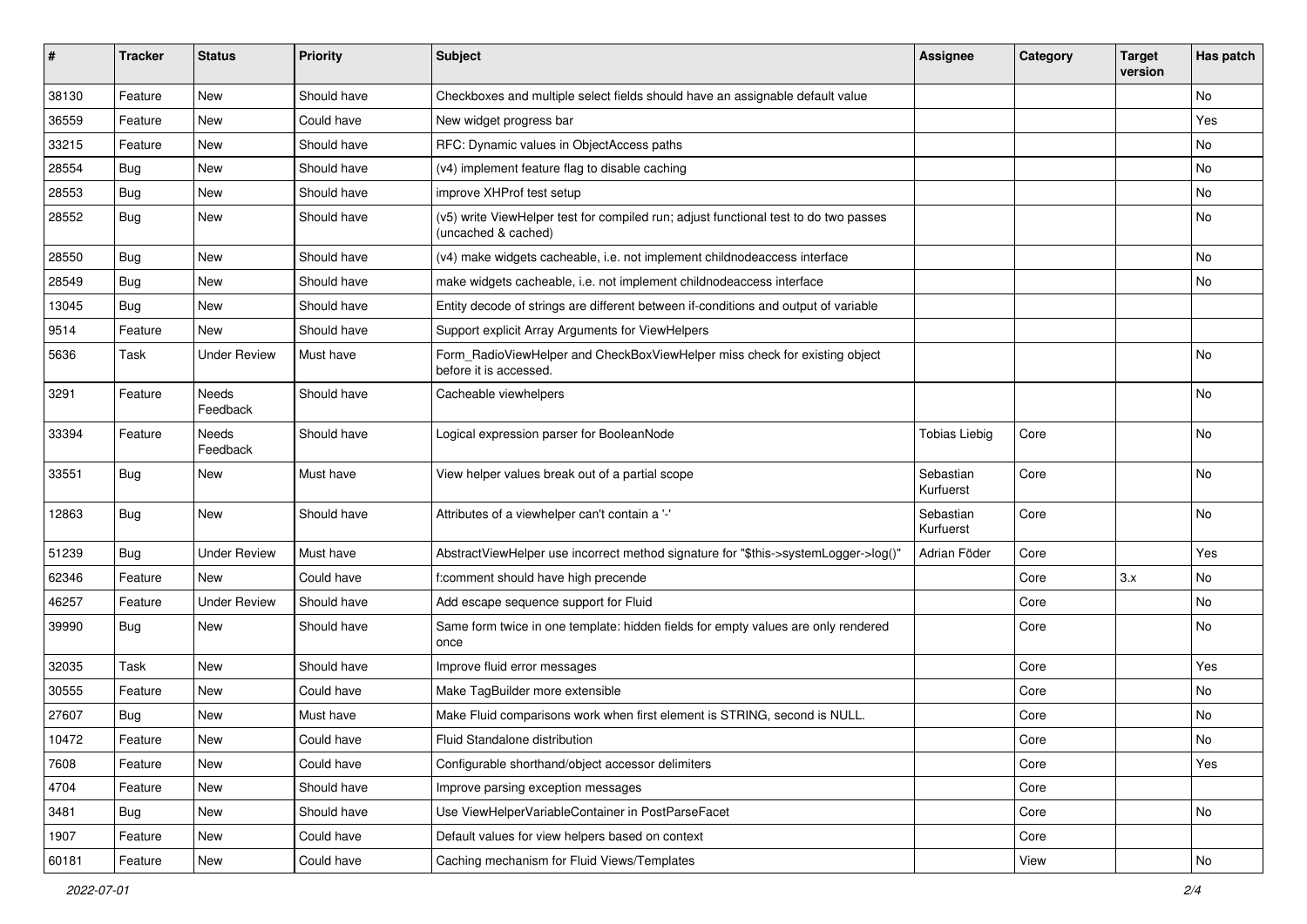| #     | <b>Tracker</b> | <b>Status</b>            | <b>Priority</b> | Subject                                                                      | <b>Assignee</b>             | Category           | <b>Target</b><br>version | Has patch |
|-------|----------------|--------------------------|-----------------|------------------------------------------------------------------------------|-----------------------------|--------------------|--------------------------|-----------|
| 46289 | Bug            | <b>Needs</b><br>Feedback | Should have     | Enable Escaping Interceptor in XML request format                            |                             | View               | 2.0.1                    | No        |
| 45394 | Task           | New                      | Should have     | Forwardport Unit test for standalone view                                    |                             | View               |                          | No        |
| 43072 | Task           | New                      | Should have     | Remove TOKENS for adding templates fallback in Backporter                    |                             | View               |                          | No        |
| 38369 | Bug            | New                      | Must have       | Resource ViewHelpers should not fall back to request package                 |                             | View               |                          | No        |
| 8989  | Feature        | <b>Needs</b><br>Feedback | Could have      | Search path for fluid template files                                         |                             | View               |                          | No        |
| 40998 | Bug            | <b>Under Review</b>      | Should have     | Missing parent request namespaces in form field name prefix                  | Sebastian<br>Kurfuerst      | ViewHelpers        | 1.1.1                    | No        |
| 5933  | Feature        | Accepted                 | Should have     | Optional section rendering                                                   | Sebastian<br>Kurfuerst      | ViewHelpers        |                          | No        |
| 36662 | <b>Bug</b>     | Needs<br>Feedback        | Should have     | Checked state isn't always correct when property is collection               | Kevin Ulrich<br>Moschallski | ViewHelpers        | 1.1.1                    | No        |
| 43346 | Feature        | <b>Under Review</b>      | Should have     | Allow property mapping configuration via template                            | Karsten<br>Dambekalns       | ViewHelpers        | 2.1                      | No        |
| 8491  | Task           | Needs<br>Feedback        | Should have     | link.action and uri.action differ in absolute argument                       | Karsten<br>Dambekalns       | <b>ViewHelpers</b> |                          | No        |
| 33628 | Bug            | Needs<br>Feedback        | Must have       | Multicheckboxes (multiselect) for Collections don't work                     | Christian Müller            | ViewHelpers        |                          | No        |
| 3725  | Feature        | New                      | Could have      | <b>CSS Engine</b>                                                            | Christian Müller            | ViewHelpers        |                          | No        |
| 59057 | <b>Bug</b>     | <b>Under Review</b>      | Must have       | Hidden empty value fields shoud be disabled when related field is disabled   | <b>Bastian</b><br>Waidelich | ViewHelpers        |                          | No        |
| 58862 | <b>Bug</b>     | Needs<br>Feedback        | Should have     | FormViewHelper doesn't accept NULL as value for \$arguments                  | <b>Bastian</b><br>Waidelich | ViewHelpers        |                          | Yes       |
| 54195 | Task           | New                      | Should have     | Rename and move FormViewHelper's errorClass value, currently 'f3-form-error' | Adrian Föder                | ViewHelpers        |                          | No        |
| 65424 | Bug            | <b>Under Review</b>      | Should have     | SelectViewHelper must respect option(Value Label)Field for arrays            |                             | ViewHelpers        |                          | <b>No</b> |
| 60856 | <b>Bug</b>     | New                      | Must have       | Target attribute not supported by the form viewhelper                        |                             | ViewHelpers        |                          | Yes       |
| 60003 | Feature        | New                      | Should have     | Add required-Attribute to f:form.password                                    |                             | ViewHelpers        |                          | No        |
| 54284 | <b>Bug</b>     | New                      | Should have     | Default Option for Switch/Case VH                                            |                             | ViewHelpers        |                          | No        |
| 51100 | Feature        | New                      | Must have       | Links with absolute URI should have the option of URI Scheme                 |                             | ViewHelpers        |                          | No        |
| 49600 | Bug            | New                      | Should have     | f:form tag shown as a HTML on frontend                                       |                             | ViewHelpers        |                          | No        |
| 44234 | Bug            | <b>Under Review</b>      | Should have     | selectViewHelper's sorting does not respect locale collation                 |                             | ViewHelpers        | 2.1                      | No        |
| 40064 | Bug            | New                      | Must have       | Multiselect is not getting persisted                                         |                             | ViewHelpers        |                          | No        |
| 39936 | Feature        | New                      | Should have     | registerTagAttribute should handle default values                            |                             | ViewHelpers        |                          | No        |
| 37619 | Bug            | New                      | Should have     | Fatal Error when using variable in name attribute of Section ViewHelper      |                             | ViewHelpers        |                          | No        |
| 36410 | Feature        | New                      | Should have     | Allow templates to send arguments back to layout                             |                             | ViewHelpers        |                          | No        |